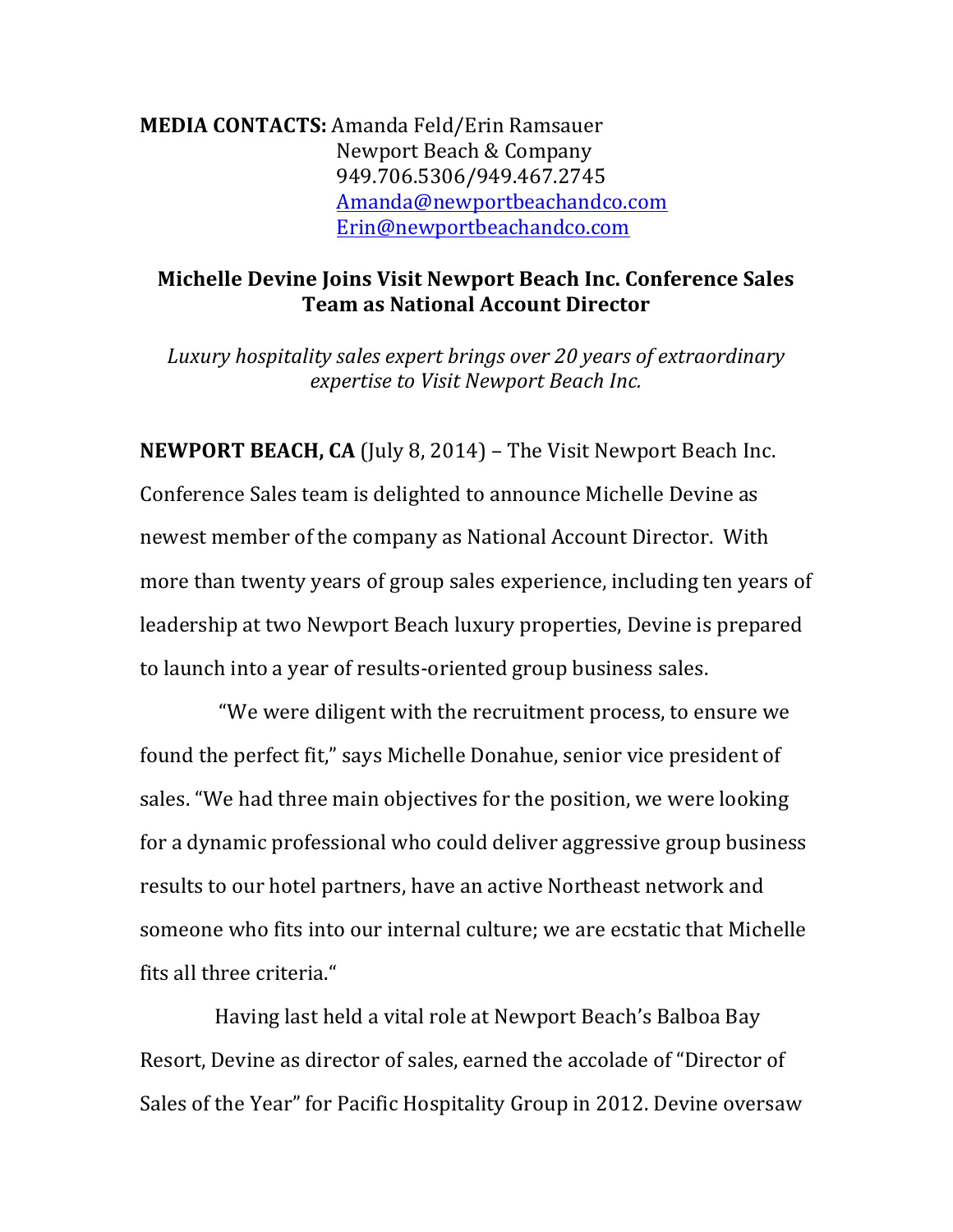leisure, group and corporate sales for the resort. Prior to that, Devine held key senior sales roles with MGM Mirage Resorts, St. Regis Hotels and Resorts, golf clubs and the Irvine Company. Devine's intimate knowledge of the industry, invaluable experience with luxury clientele and vast expertise of the sales craft, will be tremendously rewarding for the entire Newport Beach hospitality community.

"I wanted to get back to my true passion, that is sales," says Michelle Devine, "my supervising roles as director removed me from the exciting challenge of selling group business and at this stage in my career, I am looking forward to working with clients again, booking business and immersing myself in the community that I love."

Devine is charged with strategically positioning Newport Beach as the leading destination for meetings, conferences and events. Her new expanded role will allow her to represent all seven of Visit Newport Beach Inc.'s hotel partner properties in her territories of the Northeast and Los Angeles, California.

Devine's network spans several industries across the country. Devine has a proven track record under belt managing multi-million dollar budgets, developing and managing effective business plans, as well as short and long term strategic group sales plans to consistently generate new group business.

Devine is a nominee for 2014 Orange County Business Journal's Women in Business Award and earned 2013 Hotel Sales Team with the